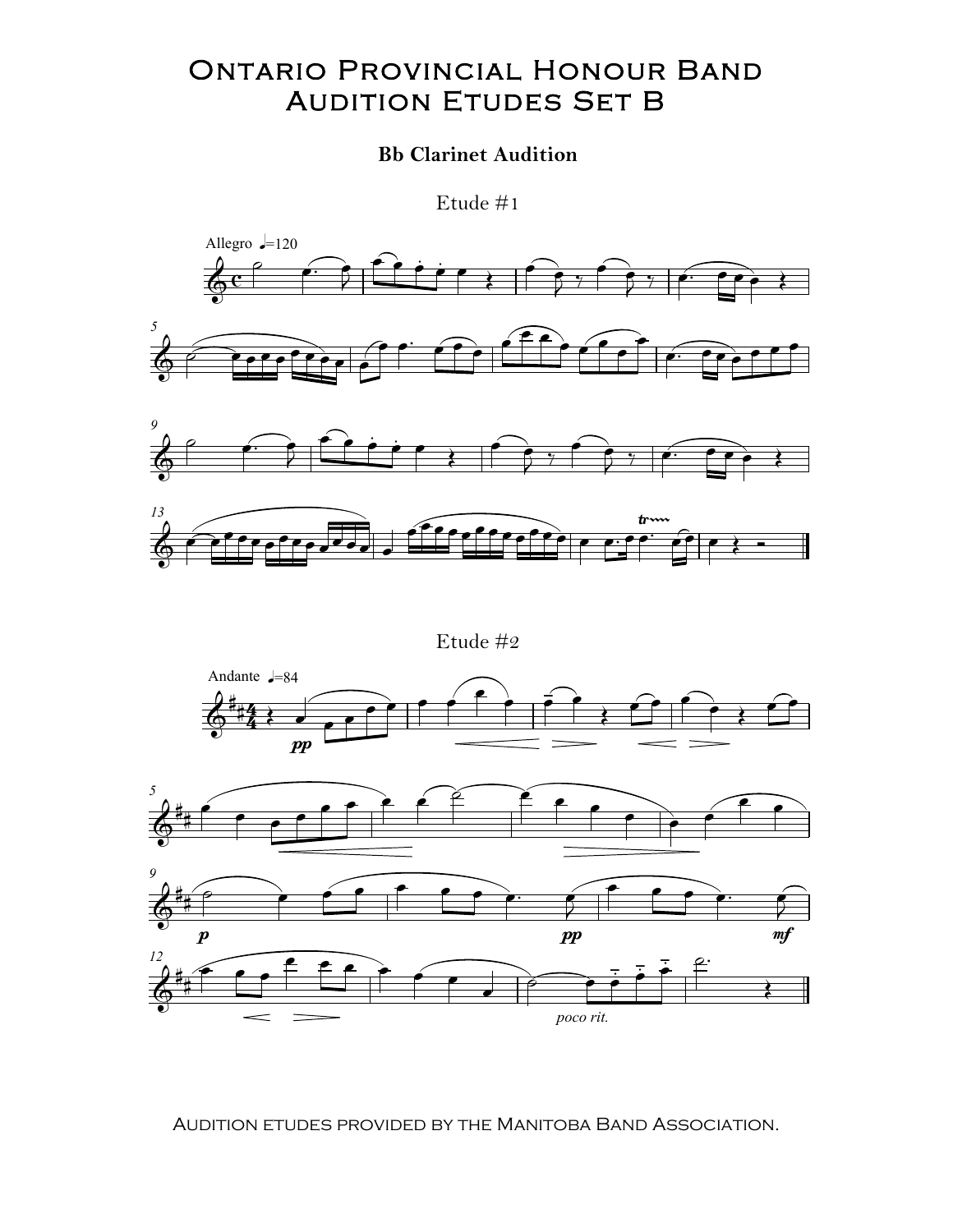## **ONTARIO PROVINCIAL HONOUR BAND AUDITION ETUDES SET B**



AUDITION ETUDES PROVIDED BY THE MANITOBA BAND ASSOCIATION.